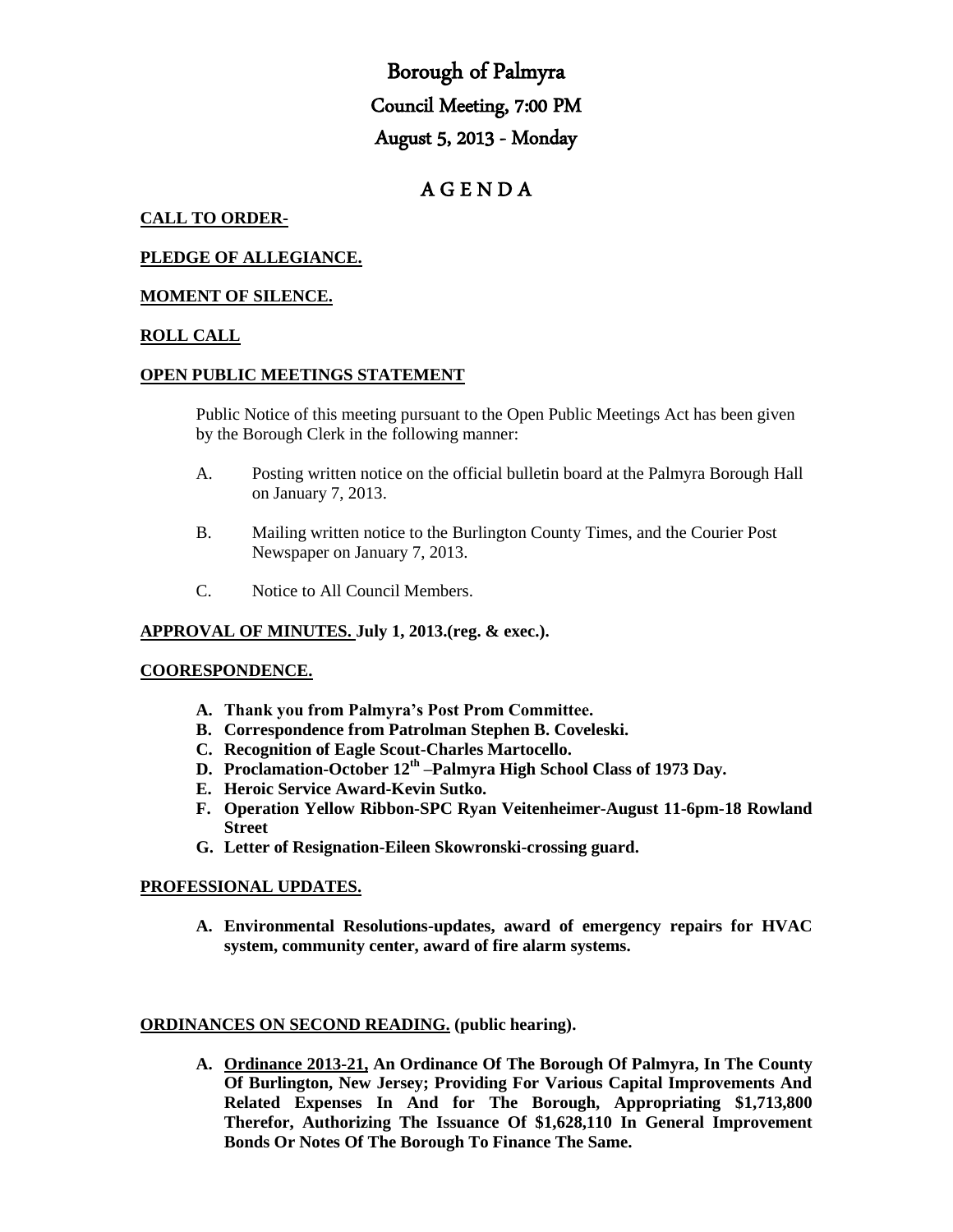**B. Ordinance 2013-22, An Ordinance Of The Borough Of Palmyra, In The County Of Burlington, New Jersey; Providing For Improvements To And The Acquisition Of Equipment For Use By The Borough's Sewer Utility, Appropriating \$350,000 Therefor, Authorizing The Issuance Of \$350,000 In Sewer Utility Bonds Or Notes Of The Borough To Finance The Same.** 

# **ORDINANCES ON FIRST READING (public hearing August 19).**

- **A. Ordinance 2013-23, An Ordinance Amending Ordinance 2013-14-An Ordinance Requiring The Inspection, Registration And Licensing Of Residential Rental Properties In The Borough Of Palmyra.**
- **B. Ordinance 2013-24, An Ordinance Amending Ordinance 2013-16- An Ordinance Creating A Housing Department And The Positions Of Housing Official And Housing Inspectors.**
- **C. Ordinance 2013-25, An Ordinance Amending Ordinance 2013-17-An Ordinance Requiring A Certificate Of Occupancy Upon The Sales Of Any Residential Property.**
- **D. Ordinance 2013-26, An Ordinance Amending Chapter 230 Solid Waste Of The Borough Of Palmyra.**

**NEW BUSINESS. Consent Agenda- Items A-L will be enacted as a single motion, if any resolution needs additional discussion it will be removed from the consent agenda and voted on separately.**

- **A. Resolution 2013-163, Resolution Requesting Approval Of Items Of Revenue And Appropriation N.J.S.A. 40A: Alcohol Education Rehabilitation Enforcement Grant (Chapter 159).**
- **B. Resolution 2013-164, Resolution Awarding Bid To F & P Contractors Inc. In The Amount Of \$258,681.00 For The Parry Avenue Phase II.**
- **C. Resolution 2013-165, Resolution Awarding Bid To Municipal Maintenance Co. In The Amount Of \$57,700.00 For The Magnesium Hydroxide Storage & Feed System.**
- **D. Resolution 2013-166, Resolution Authorizing A Shared Services Agreement With Willingboro Township For Animal Control Services.**
- **E. Resolution 2013-167, Resolution Authorizing The Payment Of Bills For June, 2013 In The Amount Of \$386,115.29.**
- **F. Resolution 2013-168, Resolution Adopting The Vision Statement For The Borough Of Palmyra. (A Place To Live, Learn And Play).**
- **G. Resolution 2013-169, Resolution Authorizing Change Order #4 For Eagle Construction For The HVAC Replacement Project.**
- **H. Resolution 2013-170, Resolution Extending The Due Date For 2013 3rd Quarter Property Taxes To August 22, 2013.**
- **I. Resolution 2013-171, Resolution Awarding The Fire Alarm Systems For The Borough's Municipal Building Upgrades, Monitoring and Service To Bevan Security Systems Of Riverside NJ.**
- **J. Resolution 2013-172, Resolution Awarding Emergency Repairs For The Community Center HVAC System To McQuay Service In The Amount Of \$20,048.00.**
- **K. Resolution 2013-173, Resolution Authorizing A Change Order For IPL Trash Carts.**